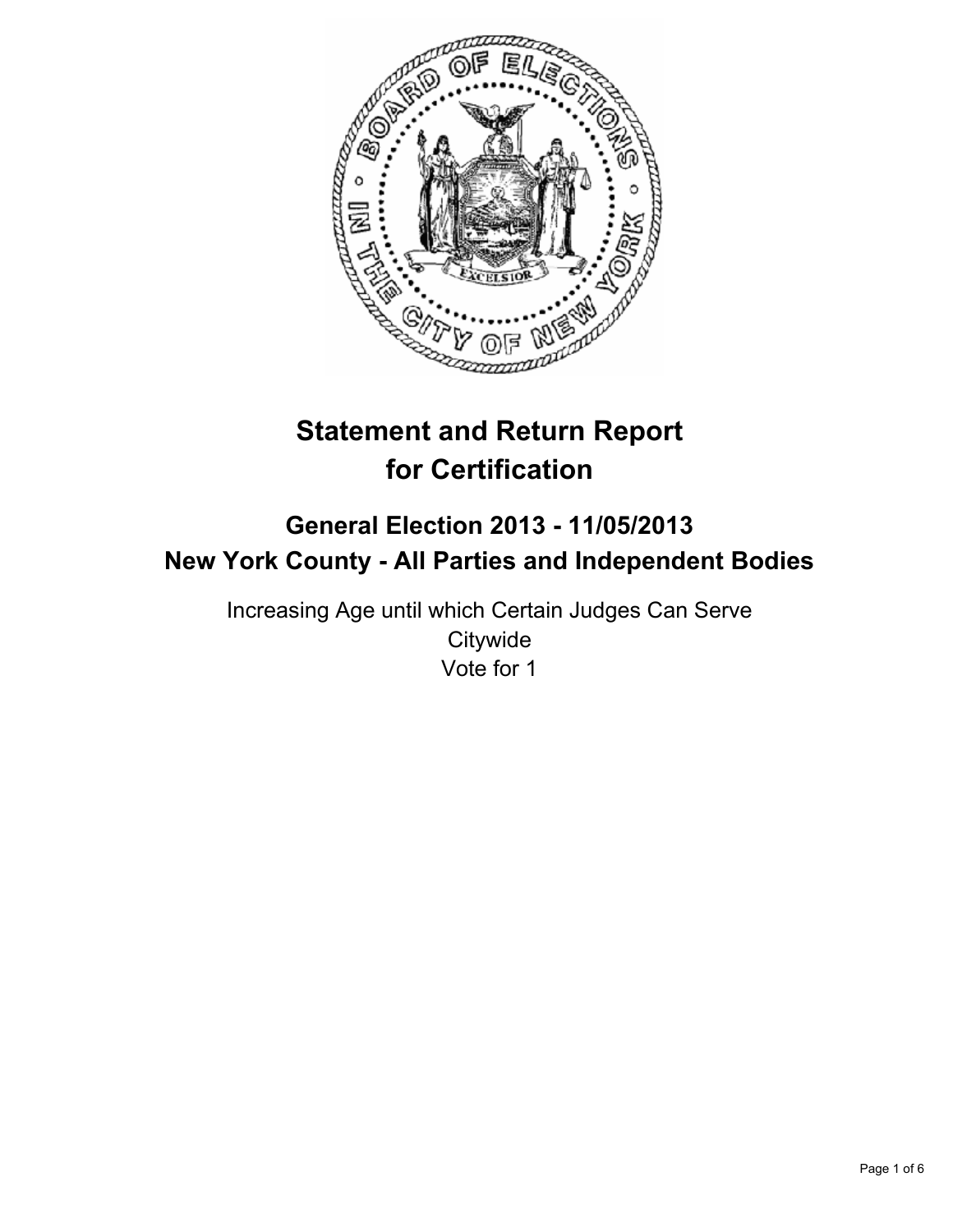

| PUBLIC COUNTER                                           | 16,552 |
|----------------------------------------------------------|--------|
| <b>EMERGENCY</b>                                         | 0      |
| ABSENTEE/MILITARY                                        | 329    |
| <b>FEDERAL</b>                                           | 0      |
| SPECIAL PRESIDENTIAL                                     | 0      |
| AFFIDAVIT                                                | 190    |
| <b>Total Ballots</b>                                     | 17,071 |
| Less - Inapplicable Federal/Special Presidential Ballots | 0      |
| <b>Total Applicable Ballots</b>                          | 17,071 |
| <b>YES</b>                                               | 4,952  |
| <b>NO</b>                                                | 5,079  |
| <b>Total Votes</b>                                       | 10,031 |
| Unrecorded                                               | 7.040  |

#### **Assembly District 66**

| <b>PUBLIC COUNTER</b>                                    | 22,232 |
|----------------------------------------------------------|--------|
| <b>EMERGENCY</b>                                         |        |
| ABSENTEE/MILITARY                                        | 737    |
| <b>FEDERAL</b>                                           | 0      |
| <b>SPECIAL PRESIDENTIAL</b>                              | 0      |
| AFFIDAVIT                                                | 236    |
| <b>Total Ballots</b>                                     | 23,206 |
| Less - Inapplicable Federal/Special Presidential Ballots | 0      |
| <b>Total Applicable Ballots</b>                          | 23,206 |
| <b>YES</b>                                               | 10,728 |
| <b>NO</b>                                                | 7,901  |
| <b>Total Votes</b>                                       | 18,629 |
| Unrecorded                                               | 4,577  |

| PUBLIC COUNTER                                           | 27,496 |
|----------------------------------------------------------|--------|
| <b>EMERGENCY</b>                                         | 0      |
| ABSENTEE/MILITARY                                        | 917    |
| <b>FEDERAL</b>                                           | 0      |
| SPECIAL PRESIDENTIAL                                     | 0      |
| AFFIDAVIT                                                | 277    |
| <b>Total Ballots</b>                                     | 28,690 |
| Less - Inapplicable Federal/Special Presidential Ballots | 0      |
| <b>Total Applicable Ballots</b>                          | 28,690 |
| <b>YES</b>                                               | 13,106 |
| <b>NO</b>                                                | 9,771  |
| <b>Total Votes</b>                                       | 22,877 |
| Unrecorded                                               | 5,813  |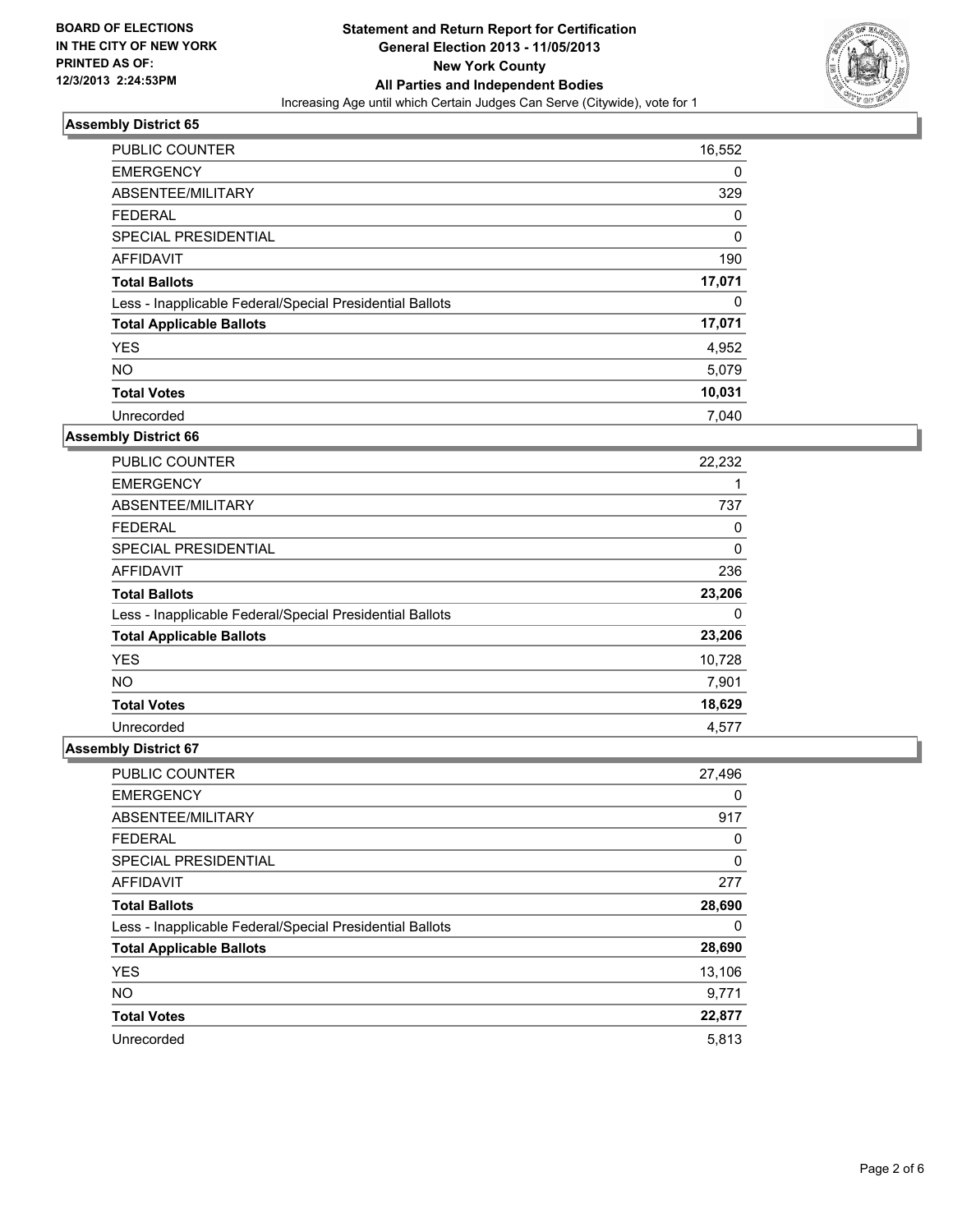

| <b>PUBLIC COUNTER</b>                                    | 17,450 |
|----------------------------------------------------------|--------|
| <b>EMERGENCY</b>                                         | 0      |
| ABSENTEE/MILITARY                                        | 400    |
| <b>FEDERAL</b>                                           | 0      |
| SPECIAL PRESIDENTIAL                                     | 0      |
| <b>AFFIDAVIT</b>                                         | 268    |
| <b>Total Ballots</b>                                     | 18,118 |
| Less - Inapplicable Federal/Special Presidential Ballots | 0      |
| <b>Total Applicable Ballots</b>                          | 18,118 |
| <b>YES</b>                                               | 4,786  |
| <b>NO</b>                                                | 4,665  |
| <b>Total Votes</b>                                       | 9,451  |
| Unrecorded                                               | 8,667  |

#### **Assembly District 69**

| <b>PUBLIC COUNTER</b>                                    | 28,005 |
|----------------------------------------------------------|--------|
| <b>EMERGENCY</b>                                         | 58     |
| ABSENTEE/MILITARY                                        | 910    |
| <b>FEDERAL</b>                                           | 0      |
| <b>SPECIAL PRESIDENTIAL</b>                              | 0      |
| AFFIDAVIT                                                | 323    |
| <b>Total Ballots</b>                                     | 29,296 |
| Less - Inapplicable Federal/Special Presidential Ballots | 0      |
| <b>Total Applicable Ballots</b>                          | 29,296 |
| <b>YES</b>                                               | 12,410 |
| <b>NO</b>                                                | 9,073  |
| <b>Total Votes</b>                                       | 21,483 |
| Unrecorded                                               | 7,813  |

| PUBLIC COUNTER                                           | 21,374 |
|----------------------------------------------------------|--------|
| <b>EMERGENCY</b>                                         | 6      |
| ABSENTEE/MILITARY                                        | 621    |
| <b>FEDERAL</b>                                           | 0      |
| SPECIAL PRESIDENTIAL                                     | 0      |
| AFFIDAVIT                                                | 329    |
| <b>Total Ballots</b>                                     | 22,330 |
| Less - Inapplicable Federal/Special Presidential Ballots | 0      |
| <b>Total Applicable Ballots</b>                          | 22,330 |
| <b>YES</b>                                               | 6,420  |
| <b>NO</b>                                                | 7,237  |
| <b>Total Votes</b>                                       | 13,657 |
| Unrecorded                                               | 8,673  |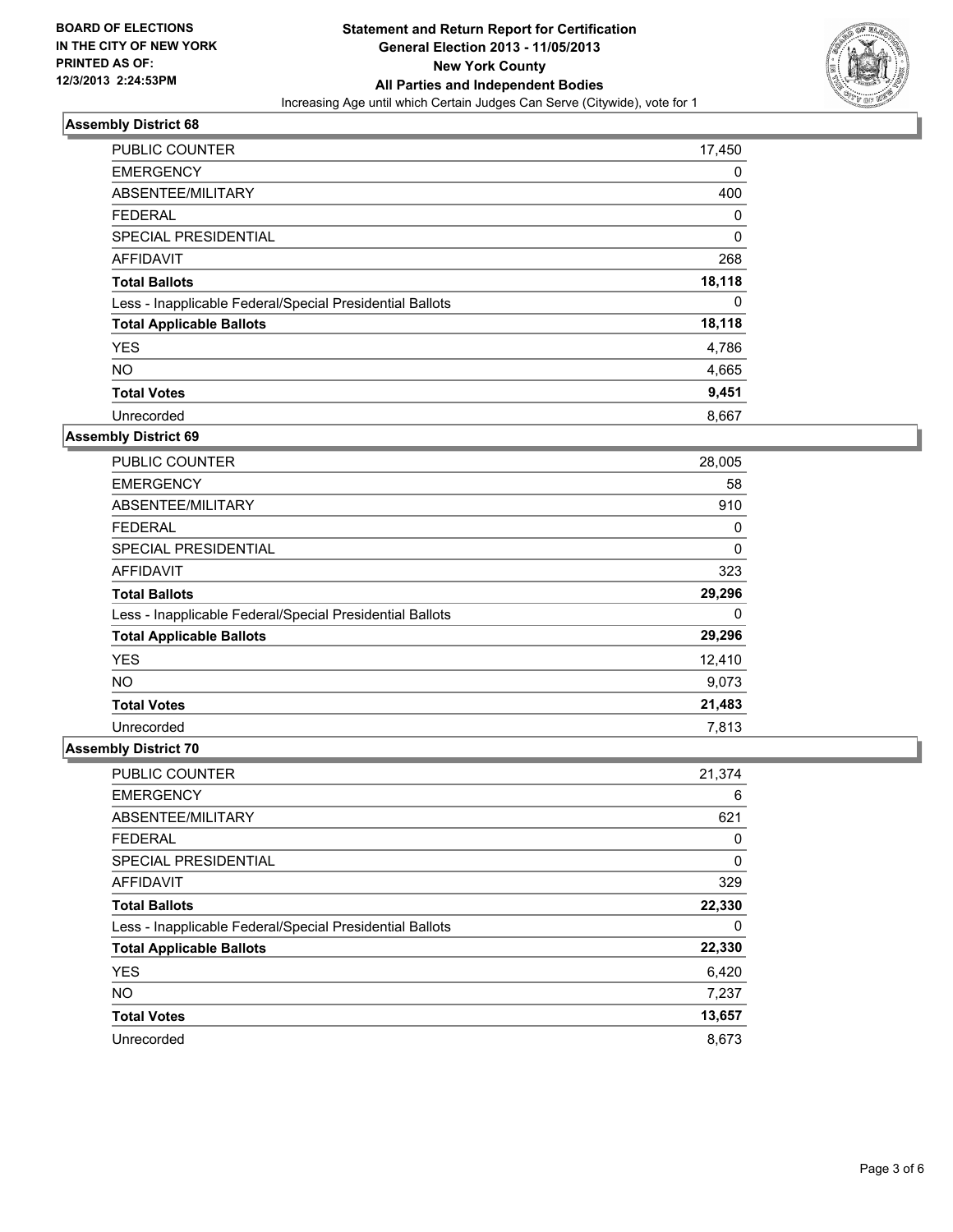

| <b>PUBLIC COUNTER</b>                                    | 20,420 |
|----------------------------------------------------------|--------|
| <b>EMERGENCY</b>                                         | 0      |
| ABSENTEE/MILITARY                                        | 494    |
| <b>FEDERAL</b>                                           | 0      |
| SPECIAL PRESIDENTIAL                                     | 0      |
| AFFIDAVIT                                                | 275    |
| <b>Total Ballots</b>                                     | 21,189 |
| Less - Inapplicable Federal/Special Presidential Ballots | 0      |
| <b>Total Applicable Ballots</b>                          | 21,189 |
| <b>YES</b>                                               | 6,418  |
| <b>NO</b>                                                | 6,544  |
| <b>Total Votes</b>                                       | 12,962 |
| Unrecorded                                               | 8,227  |

#### **Assembly District 72**

| <b>PUBLIC COUNTER</b>                                    | 16,145 |
|----------------------------------------------------------|--------|
| <b>EMERGENCY</b>                                         | 0      |
| ABSENTEE/MILITARY                                        | 228    |
| <b>FEDERAL</b>                                           | 0      |
| <b>SPECIAL PRESIDENTIAL</b>                              | 0      |
| AFFIDAVIT                                                | 251    |
| <b>Total Ballots</b>                                     | 16,624 |
| Less - Inapplicable Federal/Special Presidential Ballots | 0      |
| <b>Total Applicable Ballots</b>                          | 16,624 |
| <b>YES</b>                                               | 4,055  |
| <b>NO</b>                                                | 4,181  |
| <b>Total Votes</b>                                       | 8,236  |
| Unrecorded                                               | 8,388  |

| PUBLIC COUNTER                                           | 26,162 |
|----------------------------------------------------------|--------|
| <b>EMERGENCY</b>                                         | 0      |
| ABSENTEE/MILITARY                                        | 1,188  |
| <b>FEDERAL</b>                                           | 0      |
| SPECIAL PRESIDENTIAL                                     | 0      |
| <b>AFFIDAVIT</b>                                         | 284    |
| <b>Total Ballots</b>                                     | 27,634 |
| Less - Inapplicable Federal/Special Presidential Ballots | 0      |
| <b>Total Applicable Ballots</b>                          | 27,634 |
| <b>YES</b>                                               | 11,830 |
| <b>NO</b>                                                | 9,620  |
| <b>Total Votes</b>                                       | 21,450 |
| Unrecorded                                               | 6.184  |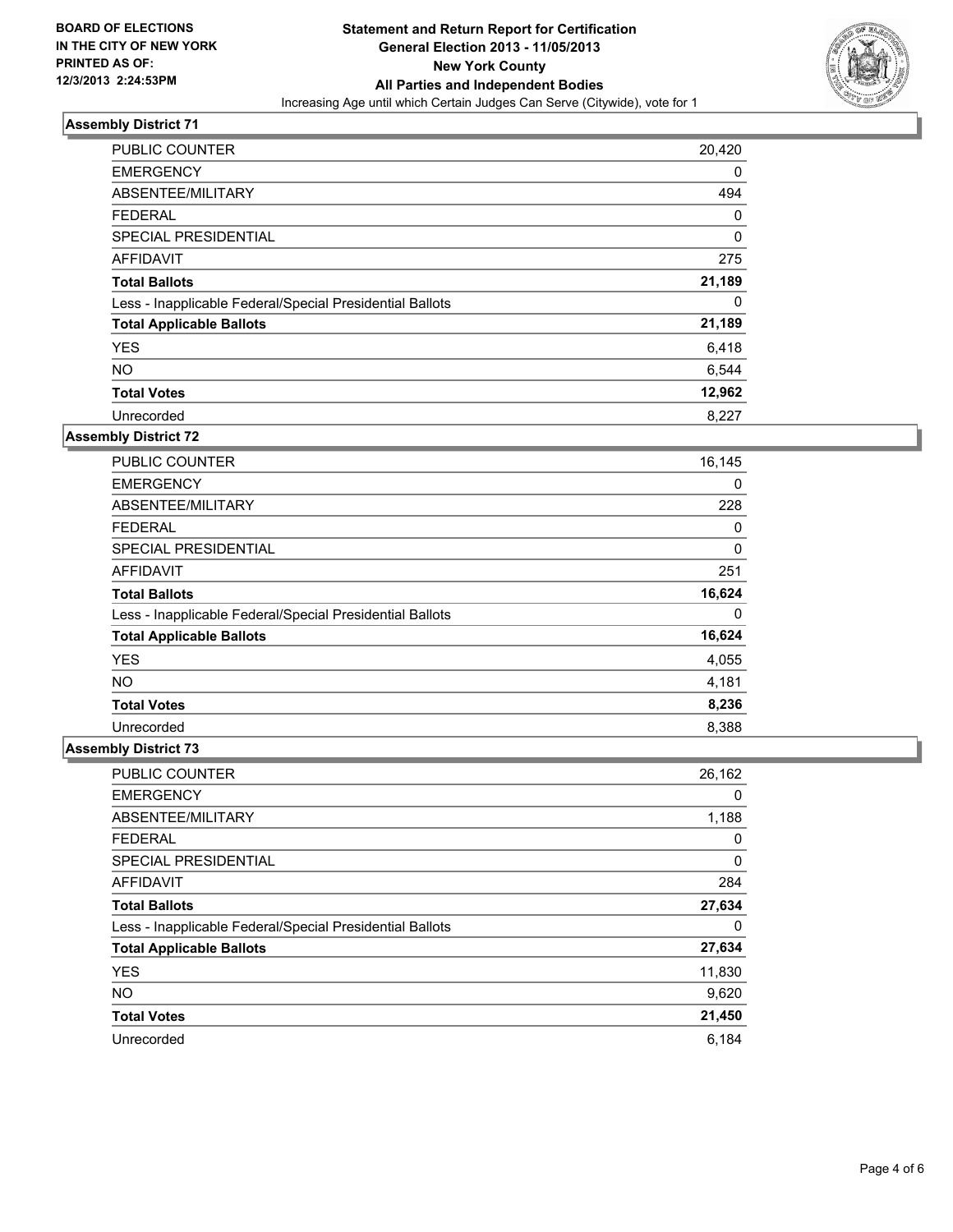

| <b>PUBLIC COUNTER</b>                                    | 21,291      |
|----------------------------------------------------------|-------------|
| <b>EMERGENCY</b>                                         | 429         |
| ABSENTEE/MILITARY                                        | 614         |
| <b>FEDERAL</b>                                           | 0           |
| SPECIAL PRESIDENTIAL                                     | $\mathbf 0$ |
| AFFIDAVIT                                                | 190         |
| <b>Total Ballots</b>                                     | 22,524      |
| Less - Inapplicable Federal/Special Presidential Ballots | 0           |
| <b>Total Applicable Ballots</b>                          | 22,524      |
| <b>YES</b>                                               | 8,459       |
| <b>NO</b>                                                | 7,779       |
| <b>Total Votes</b>                                       | 16,238      |
| Unrecorded                                               | 6,286       |

#### **Assembly District 75**

| <b>PUBLIC COUNTER</b>                                    | 21,536 |
|----------------------------------------------------------|--------|
| <b>EMERGENCY</b>                                         | 0      |
| ABSENTEE/MILITARY                                        | 712    |
| <b>FEDERAL</b>                                           | 0      |
| <b>SPECIAL PRESIDENTIAL</b>                              | 0      |
| AFFIDAVIT                                                | 248    |
| <b>Total Ballots</b>                                     | 22,496 |
| Less - Inapplicable Federal/Special Presidential Ballots | 0      |
| <b>Total Applicable Ballots</b>                          | 22,496 |
| <b>YES</b>                                               | 9,327  |
| <b>NO</b>                                                | 7,823  |
| <b>Total Votes</b>                                       | 17,150 |
| Unrecorded                                               | 5,346  |

| <b>PUBLIC COUNTER</b>                                    | 25,170 |
|----------------------------------------------------------|--------|
| <b>EMERGENCY</b>                                         |        |
| ABSENTEE/MILITARY                                        | 843    |
| <b>FEDERAL</b>                                           | 0      |
| SPECIAL PRESIDENTIAL                                     | 0      |
| AFFIDAVIT                                                | 282    |
| <b>Total Ballots</b>                                     | 26,296 |
| Less - Inapplicable Federal/Special Presidential Ballots | 0      |
| <b>Total Applicable Ballots</b>                          | 26,296 |
| <b>YES</b>                                               | 10,814 |
| <b>NO</b>                                                | 9,751  |
| <b>Total Votes</b>                                       | 20,565 |
| Unrecorded                                               | 5,731  |